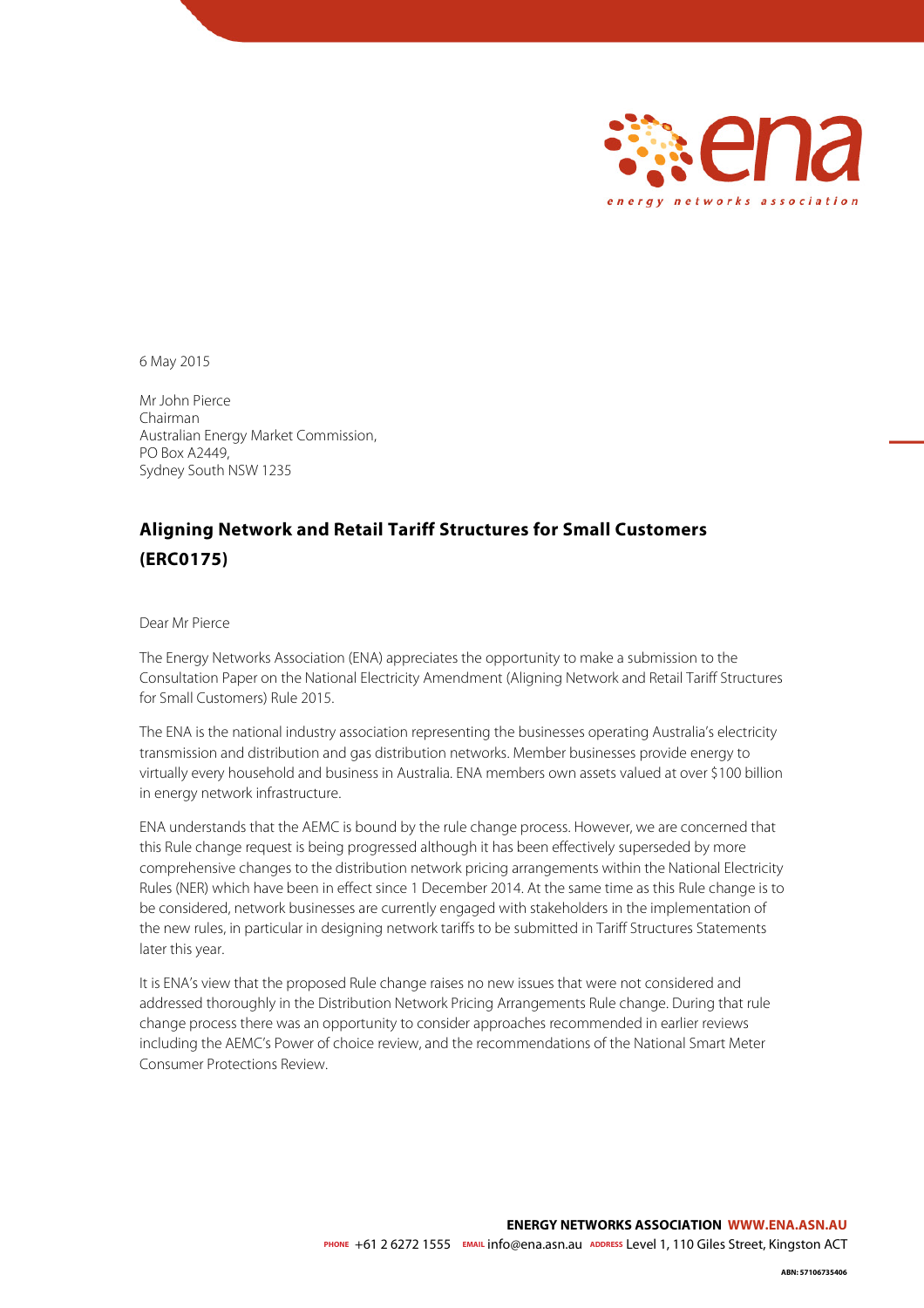The final rule resulted in changes to the NER that will have greater long term benefits for consumers than the proposed Rule change. The final rule was developed as a result of extensive stakeholder participation over more than twelve months, through seven stakeholder workshops, four expert consultant reports and more than 75 submissions. Subsequently the changes to the NER as a result of the final rule have been endorsed by the Council of Australian Government's Energy Council, and in the Australian Government's Energy White Paper.

In addressing the issues raised by the proposed Rule change, ENA considers that the changes made to the NER under the Distribution Network Pricing Arrangements Rule change sufficiently meet the objectives of the Rule change, without compromising the network pricing objective in the NER. On this basis, ENA considers that the AEMC should determine not to make the proposed rule.

The ENA would be pleased to clarify or provide further detail on any of these issues. You can contact me on 02 6272 1555 or jbradley@ena.asn.au or Lynne Gallagher on 02 6272 1515 or lgallagher@ena.asn.au.

Yours sincerely,

mum

<span id="page-1-0"></span>John Bradley **Chief Executive Officer**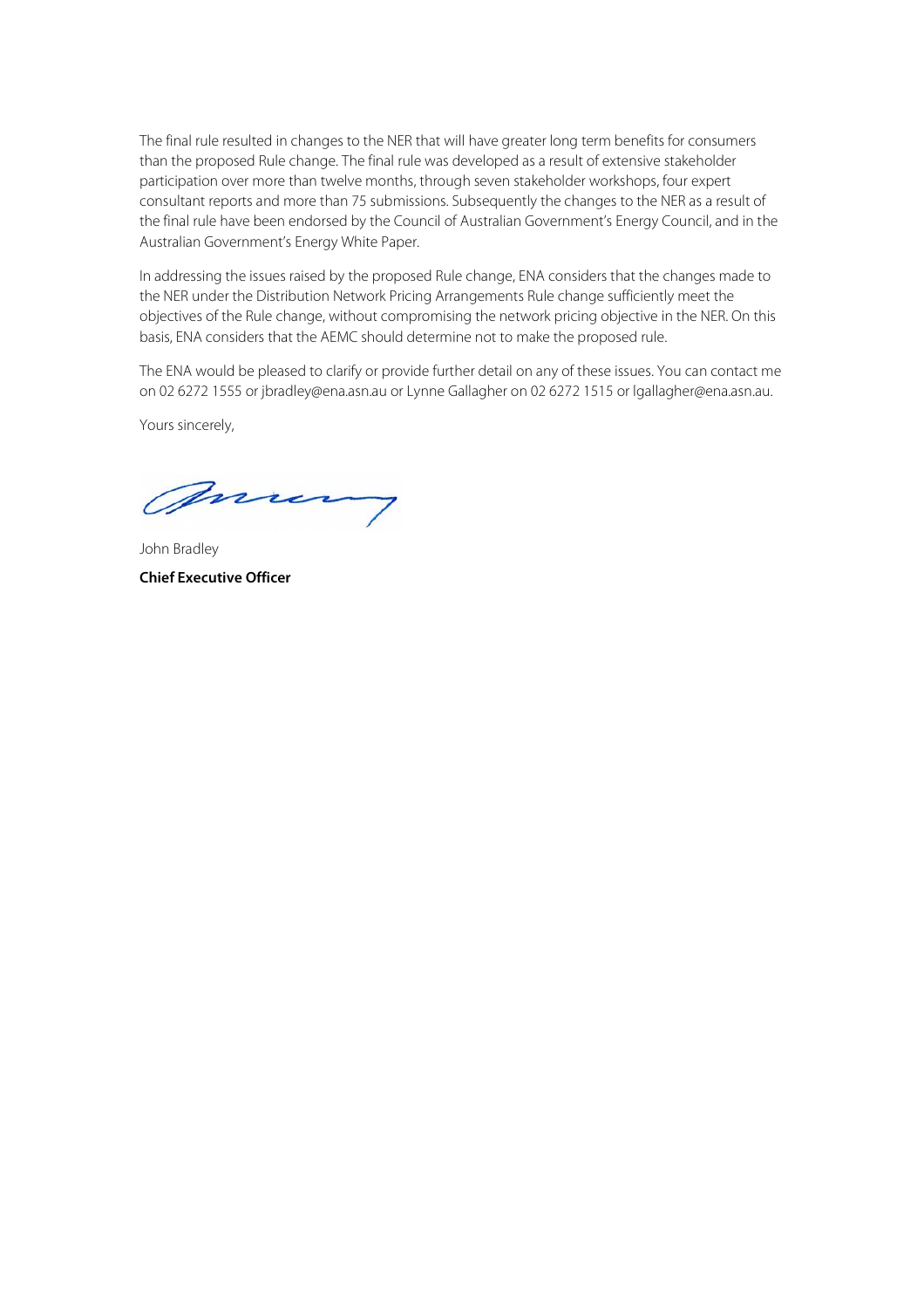# **ENA Submission on Aligning Network and Retail Tariff Structures Rule Change (the proposed Rule change)**

## **1. Background**

The proponent of the Rule change is the Senior Committee of Officials of the Council of Australian Government's (COAG) Energy Council. According to the Rule change request the intention of the proposed Rule change is "to support choice of tariff structures for small customers as jurisdictions move to flexible pricing." The proposed Rule change will achieve this by amending the National Electricity Rules (NER) to require:

- networks to make available a network tariff for customers that has the same structure as the retail tariff set by a jurisdiction (applying to standing offers);
- retailers to assign the customer to the network tariff with the same structure; and
- the Australian Energy Regulator (AER) to only approve an annual pricing proposal if the network has offered a network tariff that matches the prescribed retail tariff.

Jurisdictions are able to prescribe retail tariff structures for standing offers to small customers with an interval meter under the National Energy Retail Law (only jurisdictions that have adopted the National Energy Customer Framework) or under state or territory legislation, prescribing the structure of all retail tariffs as the Victorian Government has done under the Advanced Metering Infrastructure (AMI Tariff) Order.

Note that as retail price regulation has been removed in Victoria, South Australia and NSW, there are no regulated offers and electricity retailers are free to set their own prices. The Queensland Government has recently announced that it has deferred deregulation of electricity prices in the southeast Queensland for 12 months, to allow for a public inquiry.

## **2. ENA Response to the proposed Rule change**

The proposed Rule change request was submitted in June 2014, prior to the Australian Energy Market Commission (AEMC) making its Draft Determination (August 2014) and a Final Determination (November 2014) on the Distribution Network Pricing Arrangements Rule change. Accordingly, the COAG Energy Council may not have been aware that the AEMC was progressing changes to the distribution pricing principles that would address the issue of potential price shocks and provide scope to transition customers over a period of time.

It is ENA's view that the proposed Rule change should not be made by the AEMC, as the proposed changes are superseded by the Distribution Network Pricing Arrangements Rule change and:

- are contrary to the network pricing objective, resulting in inefficient pricing that will entrench unfair cross-subsidies and higher average electricity bills in the future;
- will increase the volatility of electricity prices for customers, due to the inappropriate allocation of risks to distribution networks;
- impose an additional regulatory burden on distribution networks, that will ultimately be borne by customers; and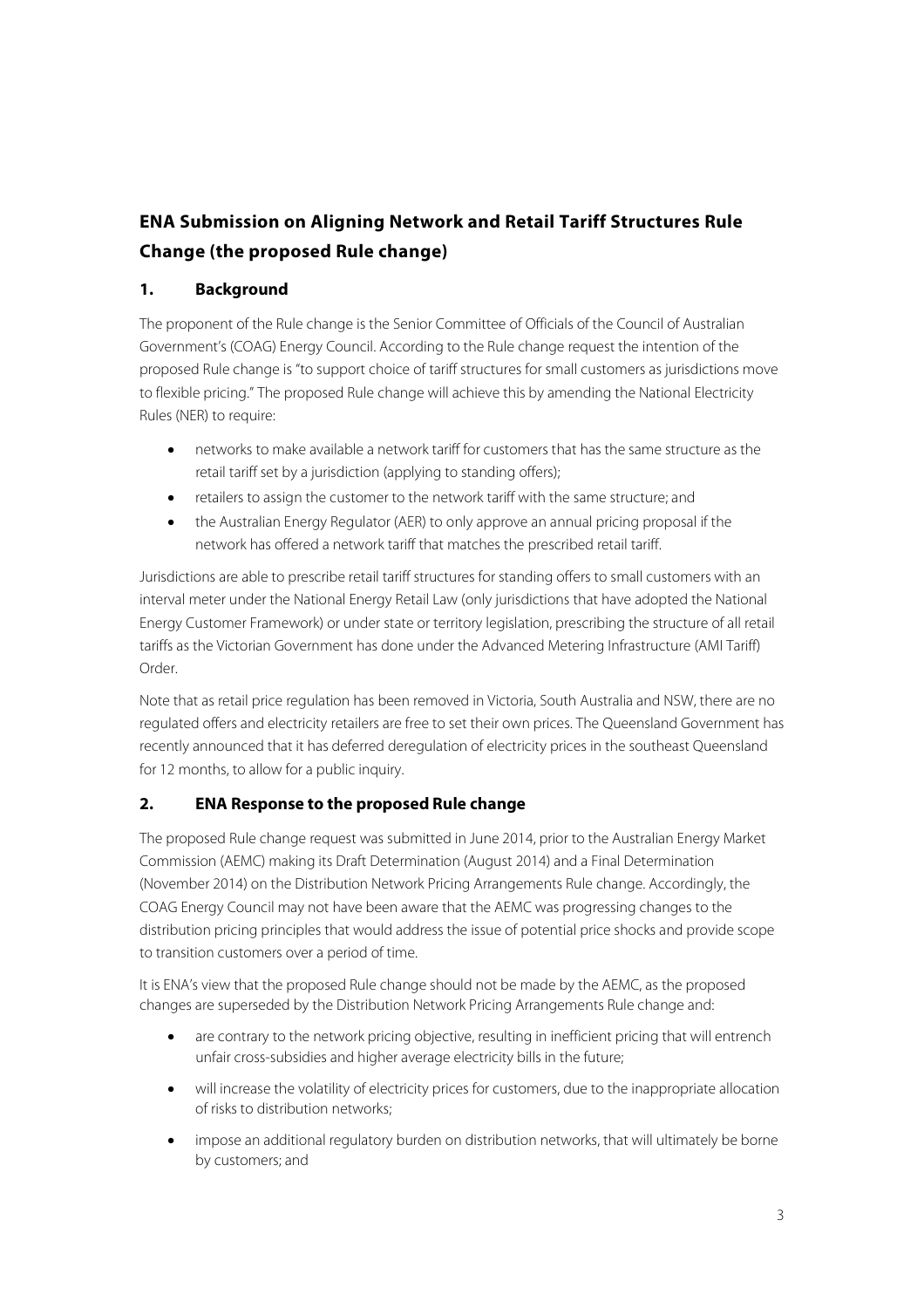• are not in the long term interests of consumers of electricity as required by the National Electricity Objective.

## **3. Issues raised by the proposed Rule change**

ENA considers that the recent changes made to the pricing rules under the Distribution Network Pricing Arrangements Rule change sufficiently meet the objectives of the proposed Rule change, without compromising the network pricing objective in the NER.

ENA has addressed the two specific objectives raised by the proposed Rule change:

- the need to manage the transition to more cost reflective pricing;
- avoiding retailers adding a risk premium to flat rate retail tariffs to account for misalignment of prescribed retail tariffs and network tariffs.

It is ENA's view that the customer impacts principle within the NER is a better approach than the opt-in framework that is supported by the proposed Rule change. The customer impacts principle allows networks to transition customers over a period of time, giving these customers an opportunity to understand and respond to price signals to reduce the potential impacts on their bill. As the customer impacts principle *supports* the network pricing objective within the NER it is a far superior approach to the options considered at a much earlier time. This includes the AEMC's Power of choice review and the National Smart Meter Consumer Protections Review, which proposed to allow some if not all customers to opt-in to more efficient network pricing.

Rather than allowing customers with an advanced meter to opt-in, the ENA supports the distribution pricing principles in the NER which provide for networks to assign customers to cost-reflective network tariffs.

Under opt-in frameworks, such as the Victorian AMI Tariff Order, the evidence is that few customers with advanced meters choose to opt-in to cost-reflective network pricing, notwithstanding that most people who are currently on flat rates could be better off. According to The Brattle Group opt-in participation rates for cost-reflective pricing in the US are as low as [1](#page-1-0) percent,<sup>1</sup> which is consistent with the experience in Victoria where almost all customers have smart meters and have remained on flat tariffs.

Analysis for the ENA by Energeia has shown that, if cost reflective tariffs are not progressed:

- cross-subsidies to early adopters of technology could increase from \$120 annually to as much as \$655 annually, by 2034;
- average electricity bills could be substantially higher (\$250 annually by 2034), because of the future network costs needed to meet peak demand;
- increases in electricity prices could be five times higher than necessary by [2](#page-3-0)034.<sup>2</sup>

<span id="page-3-1"></span> $\overline{a}$ 

These risks to the long-term interest of consumers are significantly increased under the Proposed Rule Change, compared to the final rule recently made by the AEMC.

<sup>&</sup>lt;sup>1</sup> The Brattle Group, Managing the Benefits and Costs of Dynamic Pricing in Australia, October 2012, p. 26

<span id="page-3-0"></span><sup>&</sup>lt;sup>2</sup> ENA Position Paper, *Towards a National Approach to Electricity Network Tariff Reform*, December 2014, p. 21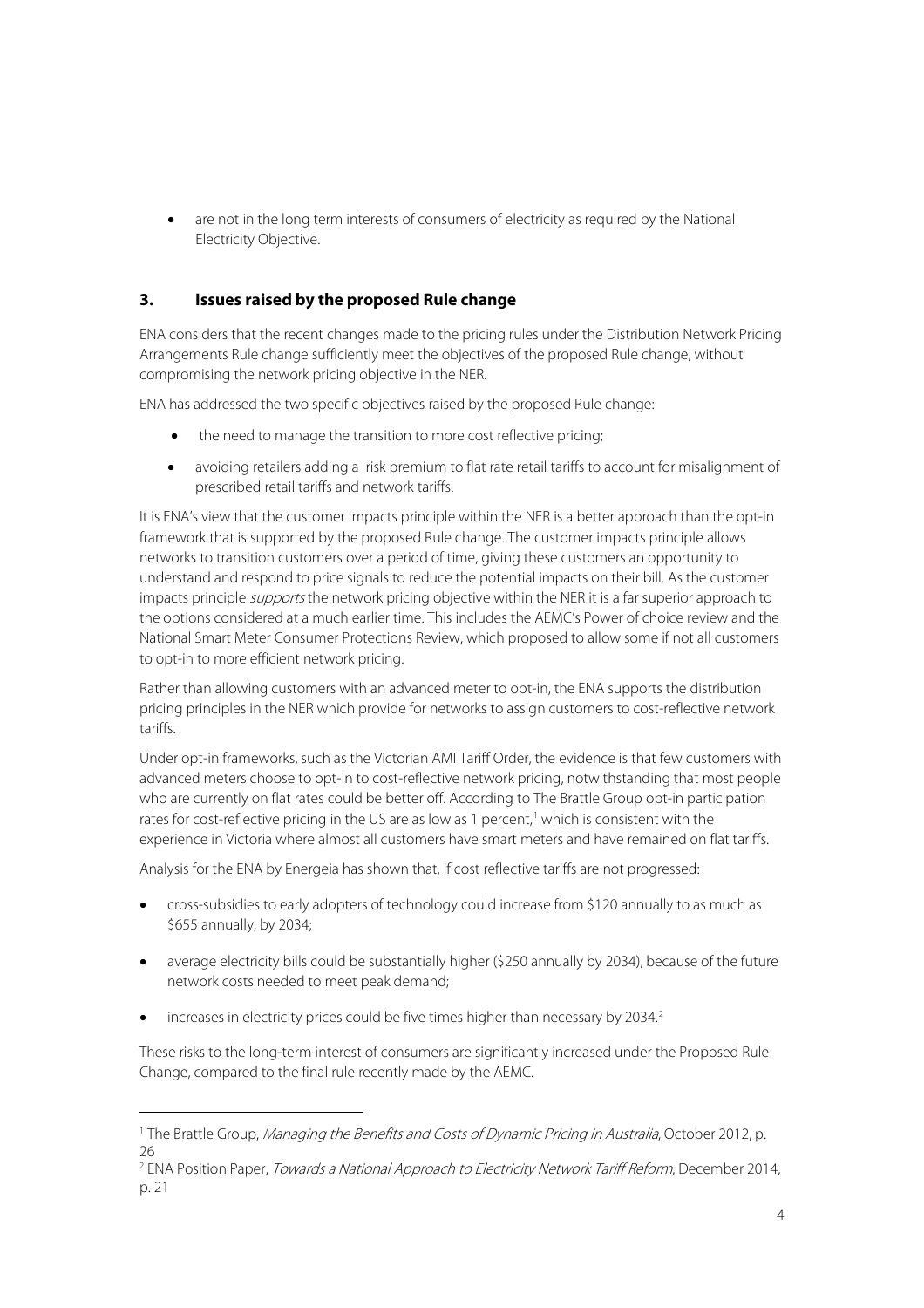As a result of the Distribution Network Pricing Arrangements Rule change, the NER requires networks to develop network tariffs, in consultation with customers and retailers, that are consistent with the network pricing objective and the distribution pricing principles. The practical effect of the proposed Rule change is that jurisdictions would be responsible for designing tariff structures, rather than networks in consultation with stakeholders.

According to the AEMC, in making the final rule they took the view that efficiency and innovation in network pricing are best achieved by networks "owning their prices", i.e. having the flexibility to design network tariffs in consultation with customers and retailers. ENA considers that it is appropriate that networks should own their prices, and that they are in a better position than jurisdictions or regulators to develop and consult on network pricing proposals that best suit their consumer and network characteristics. [3](#page-3-1)

In respect of retail tariffs the final rule did not regulate how network prices should be passed on to consumers by retailers. The AEMC's final rule argued that competitive market pressures should be sufficient to lead retailers to design tariffs that reflect customer preferences, including how they recover the costs of network services.[4](#page-4-0) Therefore under the Distribution Pricing Arrangements Rule change framework, networks would assign customers to cost-reflective network tariffs, and retailers would manage the pass through of the network tariff depending on the risk they wish to assume.

Retailers currently assume the potential risk of under-recovery of revenue from tariff misalignment when they do not fully pass through the network tariff into the retail tariff. While competitive market pressures may result in retailers aligning retail and network tariff structures, in practice retailers may be influenced by other factors in choosing the extent to which the network tariff is passed through. For example the Productivity Commission found that a time of use network charge with significant variation in peak and off-peak periods is usually translated into much smaller price relativities at the retail level.

"For example, in New South Wales, Origin Energy's peak retail energy prices for residential customers in the Ausgrid network area are only around four times those of the off-peak rates (Origin Energy 2012). Accordingly, a ten-fold price differential at the network side was more than halved when expressed in retail prices."[5](#page-4-1)

To the extent that retailers may require a risk premium to be recovered from customers on a retail tariff that does not pass through the cost-reflective network tariff, ENA agrees with AEMC's view expressed in the Consultation Paper that this is appropriate. Customers that choose these tariffs are electing to pay the same rate regardless of when they use electricity. While a retailer may offer the customer that product, and may recover its costs in doing so, it would be perverse to compromise the efficiency of the network tariff structure.

In the remainder of this submission ENA has addressed the specific questions in the Consultation Paper.

 $\overline{a}$ 

<sup>&</sup>lt;sup>3</sup> AEMC, Final Determination, Distribution Network Pricing Arrangements Rule change, November 2014, p. 158

<span id="page-4-0"></span><sup>4</sup> AEMC, Final Determination, Distribution Network Pricing Arrangements Rule change, November 2014, p. 29

<span id="page-4-1"></span><sup>5</sup> ENA Submission to the AEMC Draft Determination, October 2014, p.2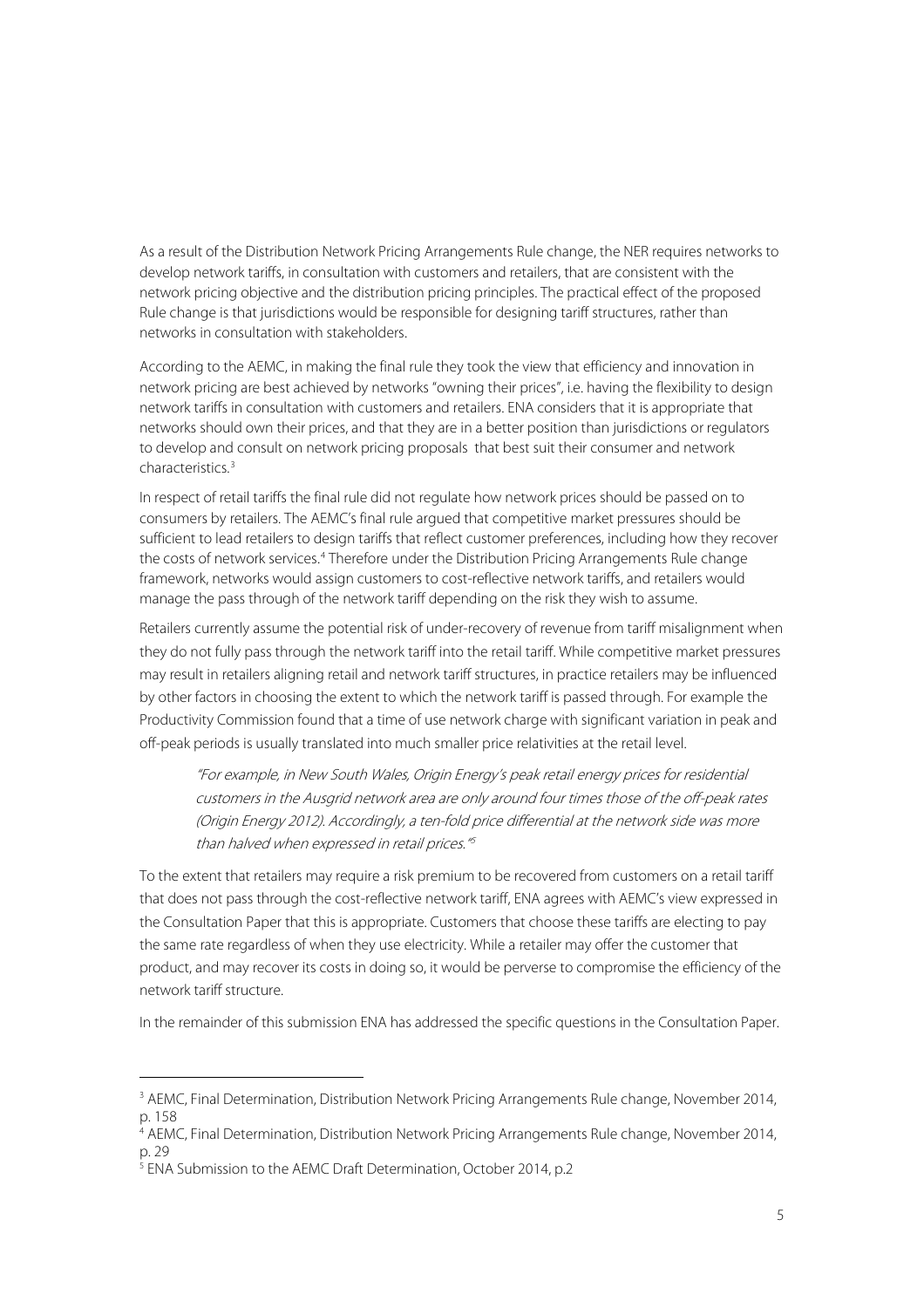## **4. ENA responses to specific questions**

## **Question 1 (a)**

Do the changes made to the pricing rules under the Distribution Network Pricing Arrangements Rule change sufficiently meet the objectives of the COAG Energy Council's rule change request? Why/why not?

## **Response**

Yes the changes to the pricing rules under the Distribution Network Pricing Arrangements Rule change sufficiently meet the objectives of the COAG Energy Council's rule change request, without compromising the network pricing objective in the NER.

## **Question 1 (b)**

How should interactions between the proposed Rule change request and the Distribution Network Pricing Arrangements rule change be addressed?

### **Response**

The proposed Rule change should not be made, as it conflicts with the network pricing objective and the distribution pricing principles in the NER which are in the long term interests of consumers.

## **Question 2 (a)**

If the proposed Rule change were to be made, when should it take effect? What implementation issues, if any, should be considered?

#### **Response**

The proposed Rule change should not be made.

## **Question 2 (b)**

If the proposed Rule change were to be made, what transitional arrangements should be considered, if any, to enable it to take effect prior to the full implementation of the Distribution Network Pricing Arrangement rule change?

#### **Response**

The proposed Rule change should not be made.

## **Question 3 (a)**

What is the efficient allocation of risk between retailers, DNSPs and consumers with respect to network and retail pricing?

#### **Response**

As a general principle, to achieve efficiency, risks should be allocated to those who are best able to manage them. Where network prices are not cost-reflective there is a misalignment of network prices and costs, which increasingly places a burden of volatility in network charges on customers because of the under and over recovery of network revenue. The Distribution Network Pricing Arrangements in the NER represent a more appropriate allocation of risks for all stakeholders.

## **Question 3 (b)**

To what extent do retailers currently bear the risks of retail and network tariff misalignment? How would this risk profile change, if at all, if the proposed rule was made?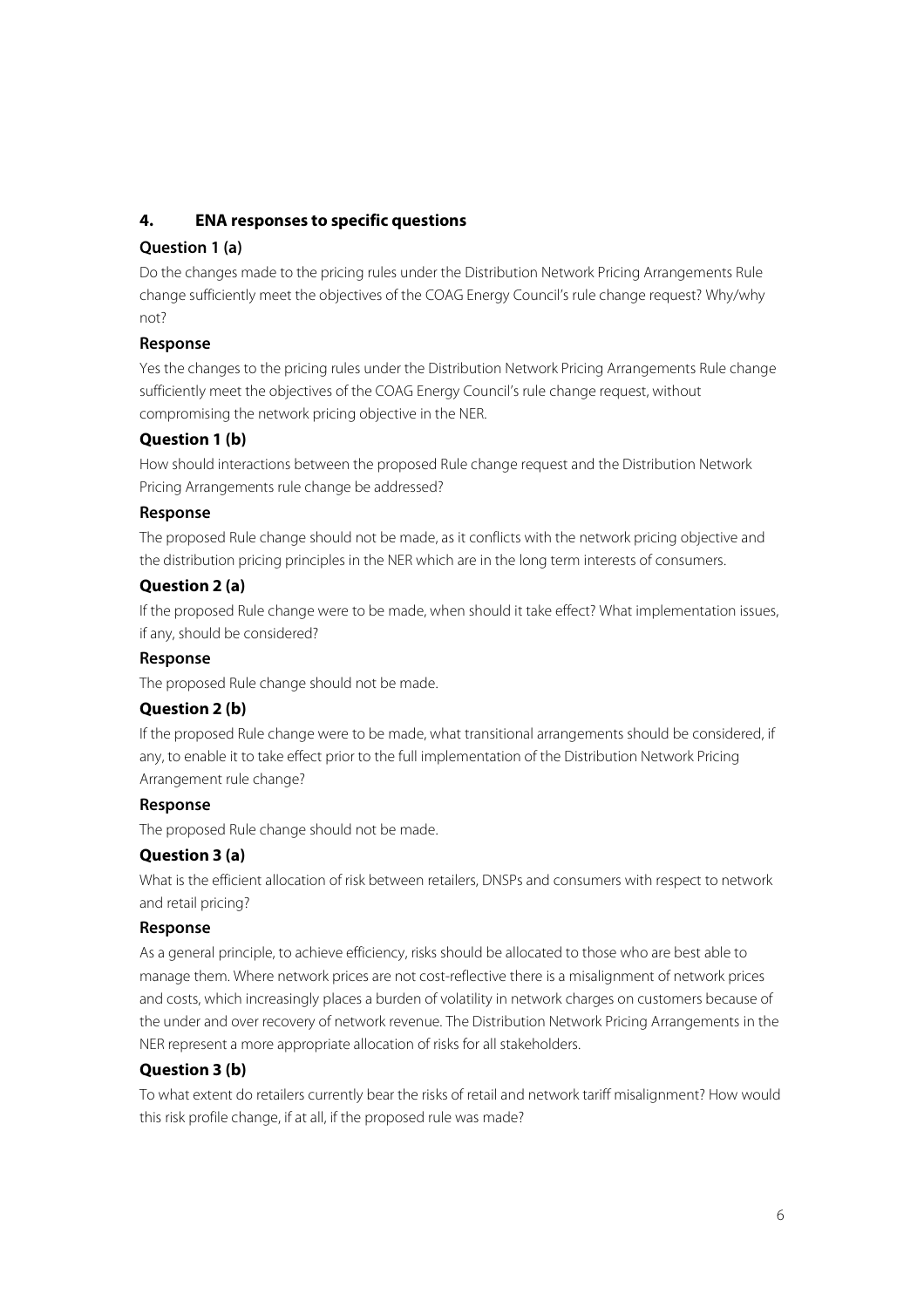#### **Response**

Retailers currently assume the potential risk of under-recovery of revenue from tariff misalignment when they do not fully pass through the network tariff into the retail tariff. While the AEMC has taken the view that competitive market pressures could be expected to result in retailers aligning retail and network tariff structures, retailers may be influenced by other factors in choosing the extent to which the network tariff is passed through.

### **Question 4 (a)**

What are the implications of this proposed Rule change request, if made, in relation to a DNSP's ability and incentives to develop its own network prices?

#### **Response**

The proposed Rule change requires networks to make available a network tariff that matches the prescribed retail tariffs and that retailers have the right to assign customers to the matching network tariff. The effect of the proposed Rule change is that jurisdictions, and not networks, will be responsible for network tariffs. This has been evident in Victoria, where networks may offer their own network tariffs, but these have not been offered to customers.

## **Question 5 (a)**

Would the proposed Rule change, if made, facilitate predictable outcomes for DNSPs, retailers and consumers? How would this compare against the likely outcomes under the Distribution Network Pricing Arrangements rule change?

#### **Response**

The outcomes for customers would be less predictable under the proposed Rule change than under the Distribution Network Pricing Arrangements in the NER. Under the NER networks are required to develop a Tariff Structures Statement, in consultation with their customers and retailers, that detail the tariffs structures that apply for the regulatory period. As retailers and not networks will assign customers to a tariff under the Rule change, networks will need to forecast the number of customers likely to be assigned to the matching retail tariff, to ensure that the tariff only recovers efficient costs. To the extent that these forecasts are inaccurate, there will be under or over-recovery of revenue. This means that the proposed Rule change is likely to increase volatility in network prices, resulting in greater price shocks for customers compared with the outcomes if the proposed Rule change was not made.

## **Question 6 (a)**

What costs are likely to be incurred by DNSPs, retailers and the AER in implementing the proposed Rule change?